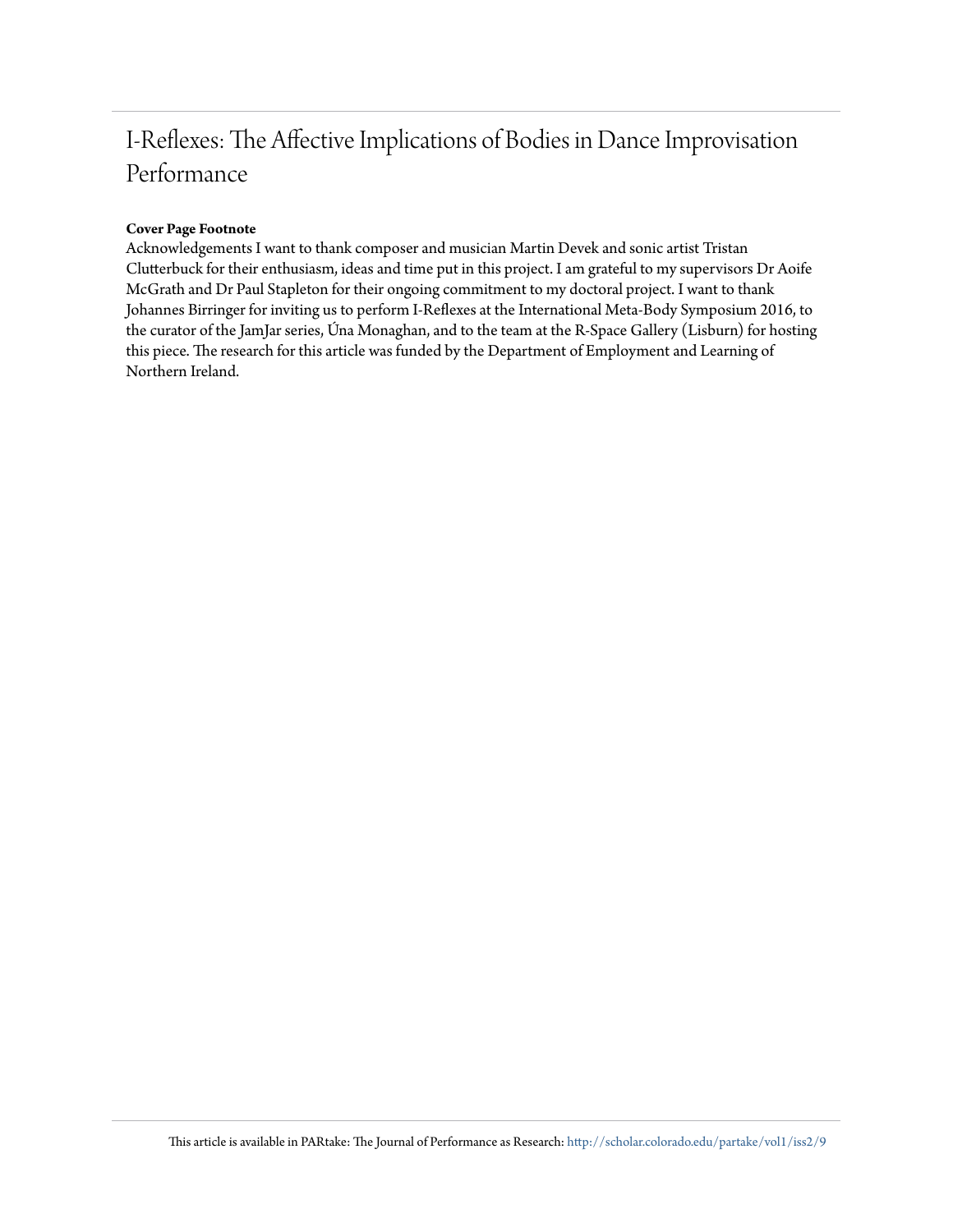#### **Introduction**

In this article, I present—from the perspective of the dance improviser—an analysis of my practice-as-research project, entitled *I-Reflexes*. In this piece I explore factors influencing decision-making in dance improvisation performance. *I-Reflexes* captures the improvisational interaction of three performers: a solo dancer, a musician, and a sonic artist; the audience also participates through the mediation of their mobile phones. As the choreographic improvisation and original music composition evolves and loops, the soundscape of improvisation created between the audience and the musicians' interaction merges, thus proposing new dynamics of movement for the dancer. In this performance project, ringtones trigger unplanned, reflex-like movements in the body, suggesting alternate terms of decision-making within dance improvisation practice.

*I-Reflexes* evolved from my curiosity regarding the spontaneous physical reactions to sounds emitted from communication devices, and my observation of others' physical reactions to ringtones. I then considered the involvement of conscious awareness in this process, and how pre-set sounds may trigger an action response as bodily reflex. This phenomenon suggested the title *I-Reflexes*: a metaphor to explore the contemporary social phenomena of unintentional attention response to sounds coming from mobile devices. The idea for including participation through the use of ringtones was aimed at emulating and exaggerating the reality of mobiles phones in western societies; the original aim was to explore the relationship between auditory stimuli and decision-making in dance improvisation performance. My objective became to develop a performance that would offer me a dynamic and stimulating context, one in which the stimuli were arbitrary and random in each encounter. Since most of the research would emerge from the performance experience itself, I facilitated a multiplicity of experiences that would allow me to investigate a wider spectrum of interactive participation in dance improvisation performance.

I discovered, however, that my affective experience in relation to the audience influenced my dance improvisation in ways that I had not anticipated: the audience's gestures, bodily engagement with the performance and the interaction among audience members took my attention. As a result, early in the project, the concept of affect emerged as a significant concept for investigating decision-making in dance improvisation. Affect theory seemed a fruitful approach with which to reflect upon the

1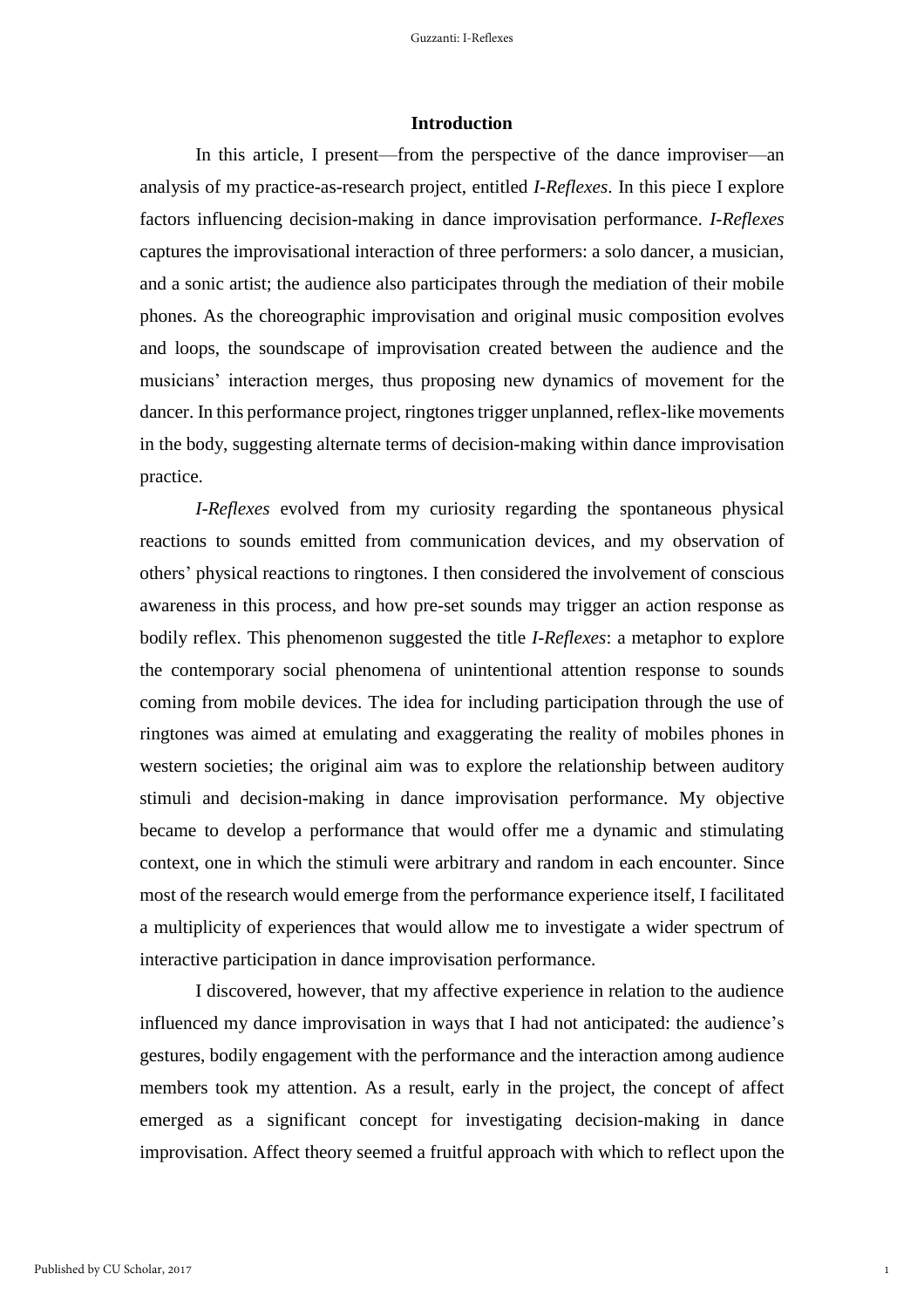relational dynamic between dance improvisers and audience participation, and how this relation influences decision-making within improvisational performance.

In his article, I will adopt—within the parameters of affect theory—the perspective of an embodied meaning-making framework, as developed by social psychologist Margaret Wetherell. The concepts offered in her model provide a theoretical ground for understanding the intrinsically somatic and communicative nature of dance improvisation practice. In addition, I suggest that kinesthetic empathy is a key concept for examining the corporeal communication between dance improvisers and their audience. The concept of kinesthetic empathy refers to the ability to experiencing somebody else's movement experience, emotionally and even viscerally. Thinking in terms of the affective implications of kinesthetic empathy is a fertile approach to studying dance improvisation, since bodily communication is the primary medium of interaction. Due to this interconnectedness between perceptual and affective processes in dance improvisation, I suggest, to advance understandings of this practice and theory, that perception and affect should be explored together.

Drawing on the experience of performing *I-Reflexes,* together with my critical reflection, I propose that the act of perception brings the world into the body of the improviser, while the physical experience of affect places the body in relation to other bodies in the world. My analysis will be centered upon my perception and affective experience of the corporeal and expressive gestures of the audience in the performance situation created in *I-Reflexes*. An important discovery that emerged from this performance project was that proxemics in dance improvisation performance is a factor that has the capacity to influence the dance improviser's decision-making process in the flow of the moment. Most significantly, this research project will advance the argument that interactive participation in dance improvisation performance creates a closer affective encounter between performers and participants, connecting them in a stimulating way.

#### **An Affective Approach for the Study of Dance Improvisation**

Dance improvisation involves the practice of paying attention to the dancing body. Through training, dance improvisers develop the ability to guide their attention to specific sensations in the body, acquiring a sensitivity towards sensing and perceiving the body, space and surrounding objects. This practice of attention developed in dance improvisation practice involves narrowing the dancer's field of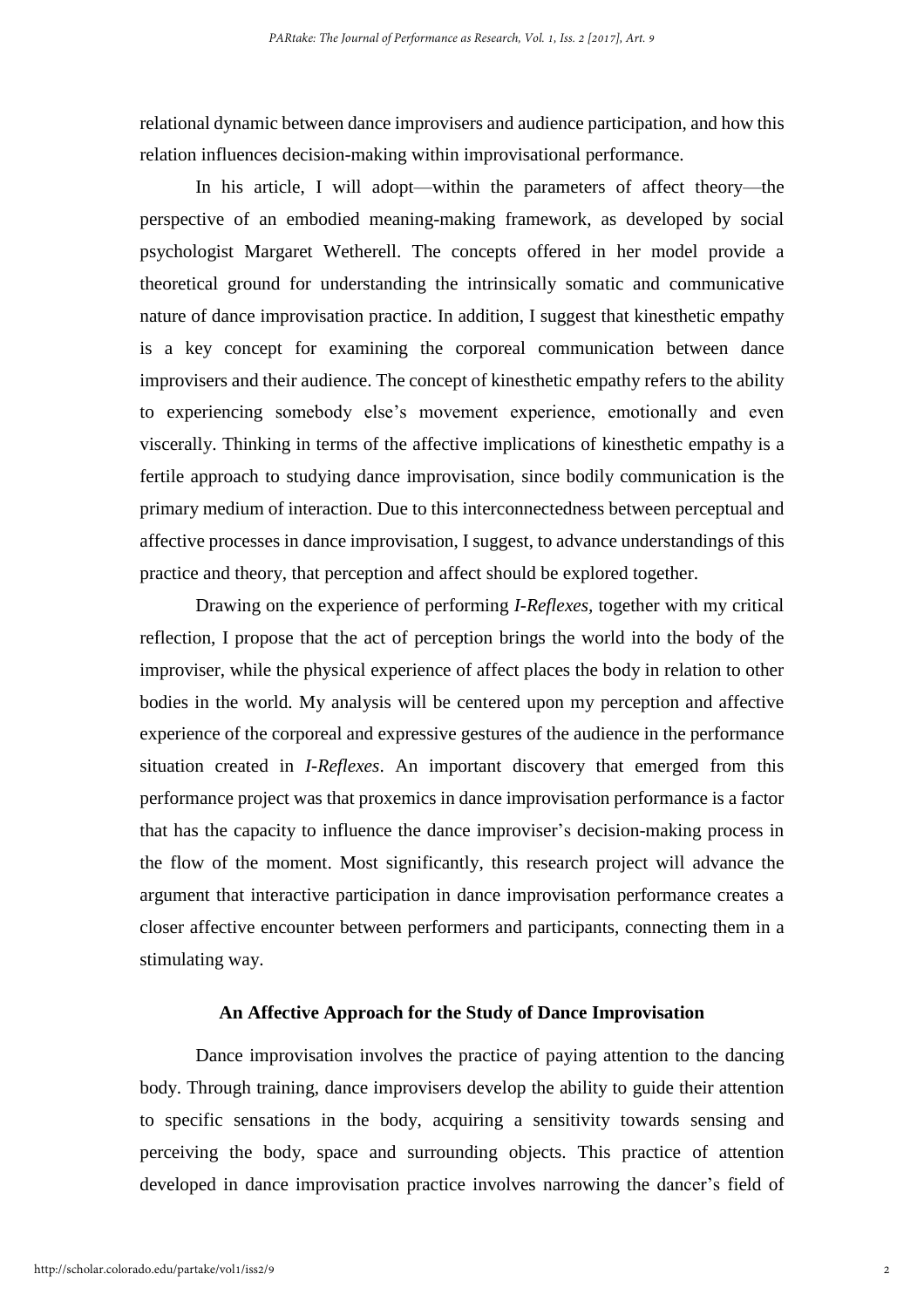awareness. At the start of her dance, the improviser pre-determines where she will place her attention. This is often a flexible process. Movement invitations are sought from within this responsiveness to the sensing body. In this process of attending to sensations and experiences as they happen in the flow of dancing, the improviser may use a question to interrogate her experience. Questions are used to activate and prompt a deeper body-mind connection. This practice of interrogation is unique to each improviser, reflecting a specific concern or curiosity. This practice of attention and questioning through dancing is the core of what makes dance improvisation both a skillful practice and a research methodology.

In my dance improvisation practice, I have been influenced by the work of Australian choreographer Rosalind Crisp. She questions her dancing by asking: "What keeps me interested?"; "What am I paying attention to?;" :What do I warm up for?;" "How do I know that I'm not sleeping?" By engaging with these questions in my own improvisation practice, I found that I was experiencing spaces and events (and all they contain) as *affective encounters*. I noticed that my affective experience was allpervading throughout my experience of dancing, informing movement choices as well as aesthetic decisions. In paying attention to this undercurrent of bodily sensations, I soon became aware of the influence that affective experiences have on my body dispositions and readiness towards movement.

From the perspective of affect, I placed my attention on the exchange of affective states and movement qualities in the dancing. For example, attending to the experience of speed, rhythms and vibrations in my body in a particular moment became a strategy for starting an improvisation. Sensing the bodily sensation of a given affective experience might direct my attention to a body part as a starting place for movement. When developing *I-Reflexes,* I dance-improvised to recordings of sounds from my everyday environment, moving both open-eyed and, at other times, blindfolded. I restricted my movement choices to selectively moving upper or lower limbs, as well as at other times experimenting with fixed positions: sitting, standing, lying down. Each experience was intense at an affective level. After rounds of thirty minutes of moving to sounds, I felt emotionally drained; my auditory system felt saturated. This experience suggests a close connection between the perceptual system and affective processes.

My initial thinking around the notion of reflex was that the impulsiveness of my movement would detach me from my conscious awareness, and that I would no longer

3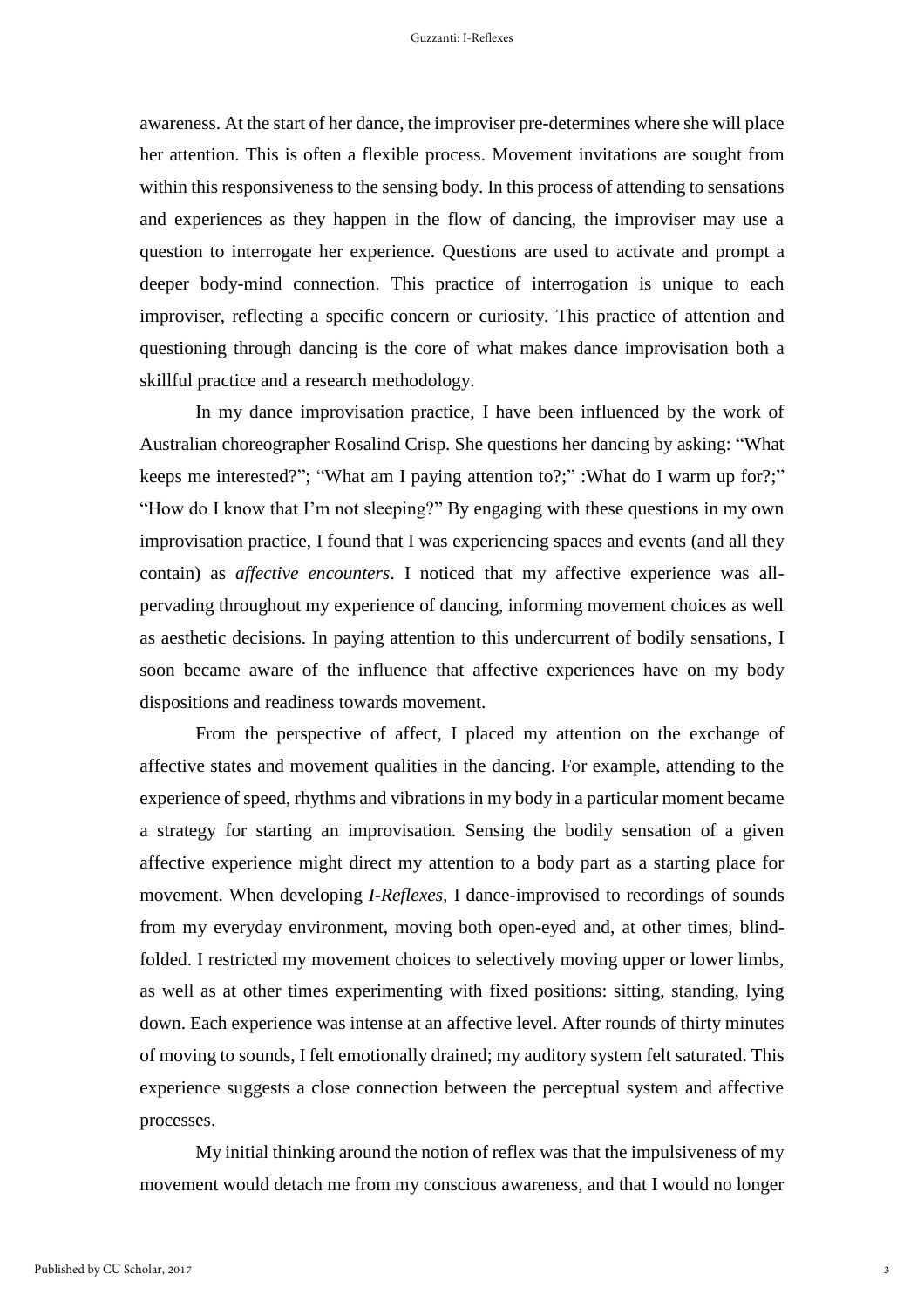produce a truthful (to myself) aesthetic movement expression in response to the ringtones. The ideas on reflex-as a two-way response and interaction with the world from philosopher Maurice Merleau-Ponty—gave me a deeper insight into how to think about this stimuli-response phenomenon. Merleau-Ponty writes:

Reflexes themselves are never blind processes: they adjust to the "sense" of the situation, they express our orientation toward a "behavioural milieu just as much as they express the action of the "geographical milieu" upon us. […] The reflex does not result from objective stimuli, it turns toward them, it invests them with a sense that they did not have when taken one by one or as physical agents, a sense that they only have when taken as a situation.<sup>1</sup>

Merleau-Ponty argues that reflex is not a passive response; rather, it is a two-way perceptual process. From this perspective, the dance improviser, in responding to signifiers (such as ringtones), brings together his/her artistic identity in the act of turning *towards* the stimulus in performance. From this understanding of reflex, I devised a question to interrogate my dance practice during the development of *I-Reflexes:* "Towards what objects am I turning towards when performing?" Whilst my original intention was to focus purely on auditory stimuli, during my first performance of *I-Reflexes* I noticed how my movement was affected by my evolving connection with the audience. Their gestures, such as laughter or nodding, pulled my attention away from a focus exclusively on sounds. This connection with the audience gestures occurred in *I-Reflexes* due to my physical proximity to the audience.

The first performance of *I-Reflexes* was at R-Space Gallery in Lisburn, Northern Ireland as part of the International Envisioning Weekend in March 2016. The performance space was an art gallery that could accommodate fifteen people. The initial idea was to have the audience sitting in the round, however we had to adapt to an endon seating area. Nevertheless, because of the size of the room and the natural daylight coming from three large windows, I could feel the immediacy of the audience's presence from any position in the performance area.

In the first iteration, I noticed how the audience's bodily gestures fed my dance improvisation choices. At the start of the piece, I sensed their expectancy as they watched me: my phone rang and I texted back. This was followed by a short pause (with only ambient room sound) that built up the atmosphere of surprise. Then all the phones in the room sounded together with a welcome text message. At this moment in the piece, I was sitting on a chair, observing the reactions of the audience. In this opening sequence, I experienced a sense of delight as I watched the expressions of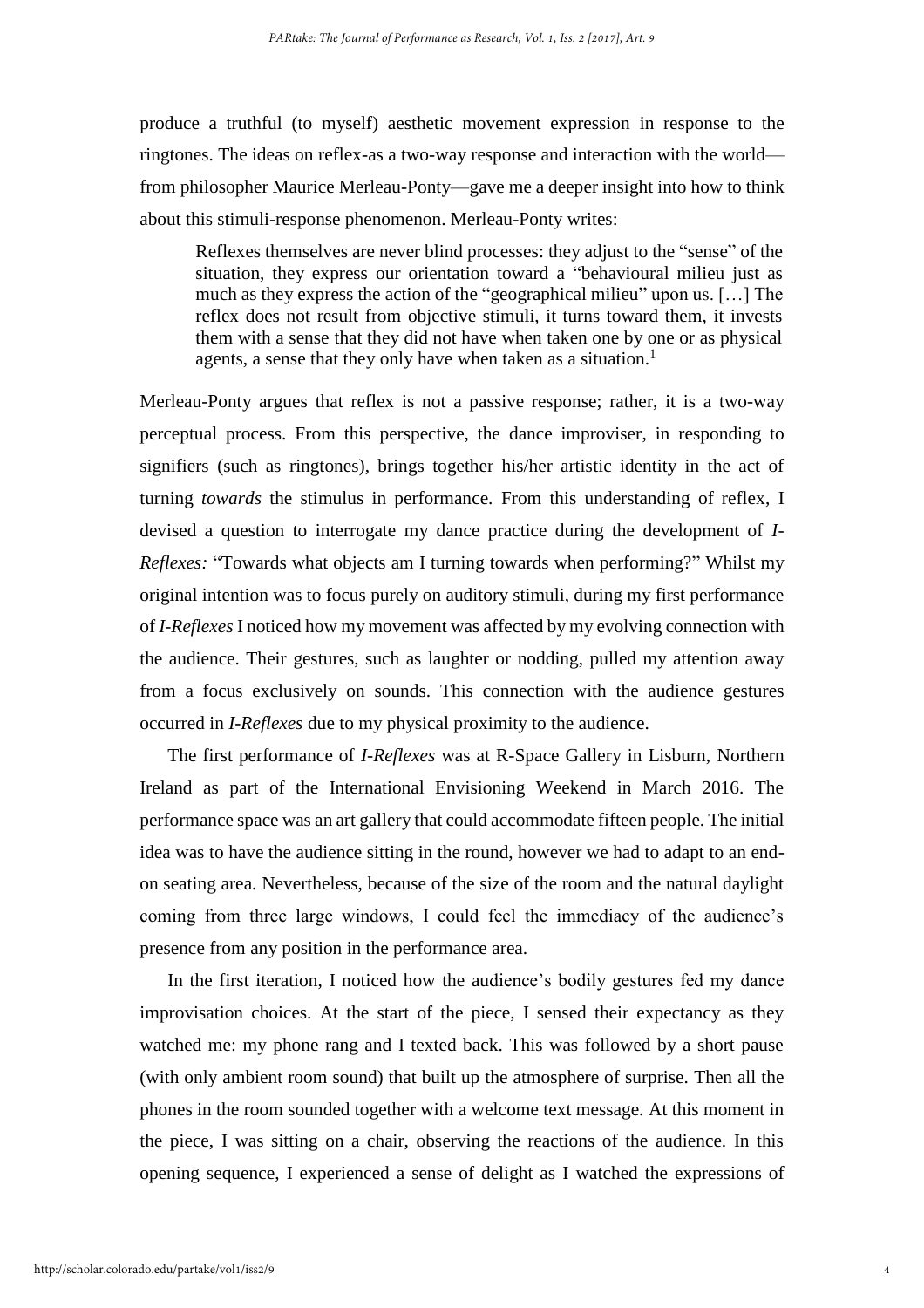wonder in their faces when they heard their phones ringing as part of a dance show. In this first performance (*I-Reflexes,* March, 2016), the audience members looked around before answering their phones, almost as if asking for permission to check their phones. This response was spontaneous; I perceived it as an expression of surprise.



Figure 1. I-Reflexes, R-Space Gallery, Lisburn March 2016.

In this transgression of pre-established rules for a performance event, I sensed—in the group's physical action—a sort of curiosity and playfulness that affected my movement disposition. This first moment of active engagement was intended as a way of allowing the audience to experience their physical and affective relationship to their phones. The intimate performative situation created in this first encounter with the audience pointed towards proxemics as an important factor in this work. Moreover, because of the intimacy of the performative event, *I-Reflexes* resembled an ordinary circulation of affect.

Margaret Wetherell describes the movement of affect in social practices via the concept of "pulses of energetic relation."<sup>2</sup> She employs this concept to describe how affective experiences are negotiated between bodies in the everyday. Wetherell is interested in the "rapid, implicit and explicit, negotiation processes through which we jointly begin to figure the affective moment we are in, and what should happen next."<sup>3</sup> In everyday situations, such encounters have the capacity to affect us in meaningful ways; the affective encounter changes and transforms us in both subtle and powerful ways. Wetherell's approach locates affect in the body, as well as in the flow of ordinary life events. This suggest that affect is not just a property of bodies but it is found within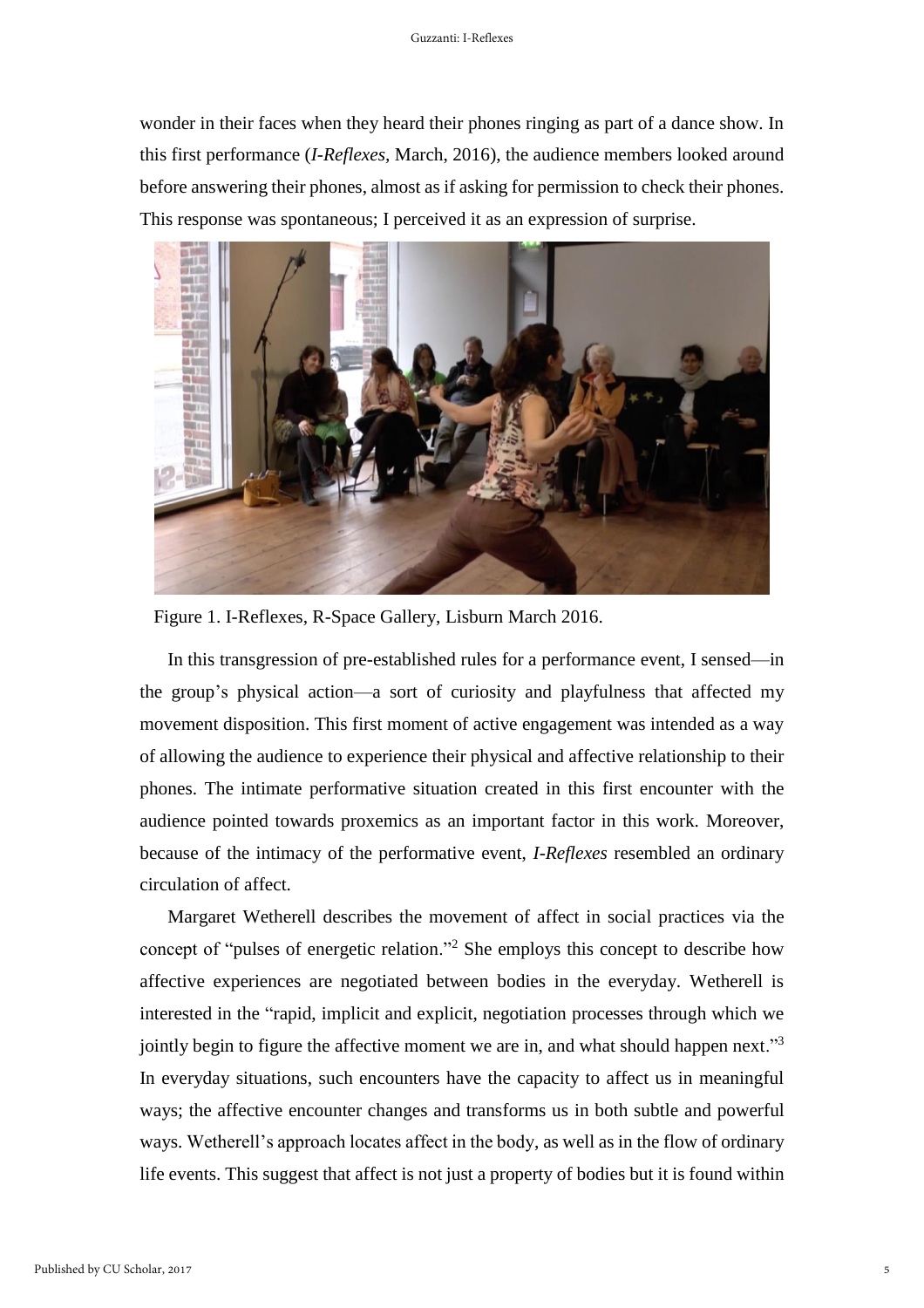social encounters, events and structures. She defines affect as involving sense and sensibility, encompassing the complexity of the contrasting nature of affective phenomena: on the one hand, the embodied flow of the pre-reflective and nonconscious sensory experience; and on the other, the organized, recursive processes and flexible orderings of conscious responses that facilitate social practices. <sup>4</sup> By thinking of affect in terms of sense and sensibility, I gained a deeper understanding of the relational processes that took place in *I-Reflexes.* This analogy between an everyday situation of affective communication and the affective encounter of bodies in *I-Reflexes* points towards how the proximity between improvisers and audience has the potential to affect the dancer's decision-making process in the flow of dancing.



Figure 2. *I-Reflexes* at *JamJar*, Black Box May 2016.

The role of proxemics was a significant factor in my improvisation in the final show. We performed *I-Reflexes* at *JamJar,* an event for female improvisers at the Black Box bar space in Belfast, Northern Ireland (May 2016). On this occasion, the audience sat in a cabaret-style room, and the performance area was a small space in the center. My proximity to the audience was inescapable; many times I felt as if my movements were entering their private space. This time, not only the audience's physical actions of reaching for their phones affected my movement choices, but also other casual movements such as lifting a drinking glass. Their affective engagement with the performance, along with the closeness between myself and the audience, produced in me the desire to transgress some pre-established performance codes. For example, I felt an urge to interact with objects that were on tables and to get into contact with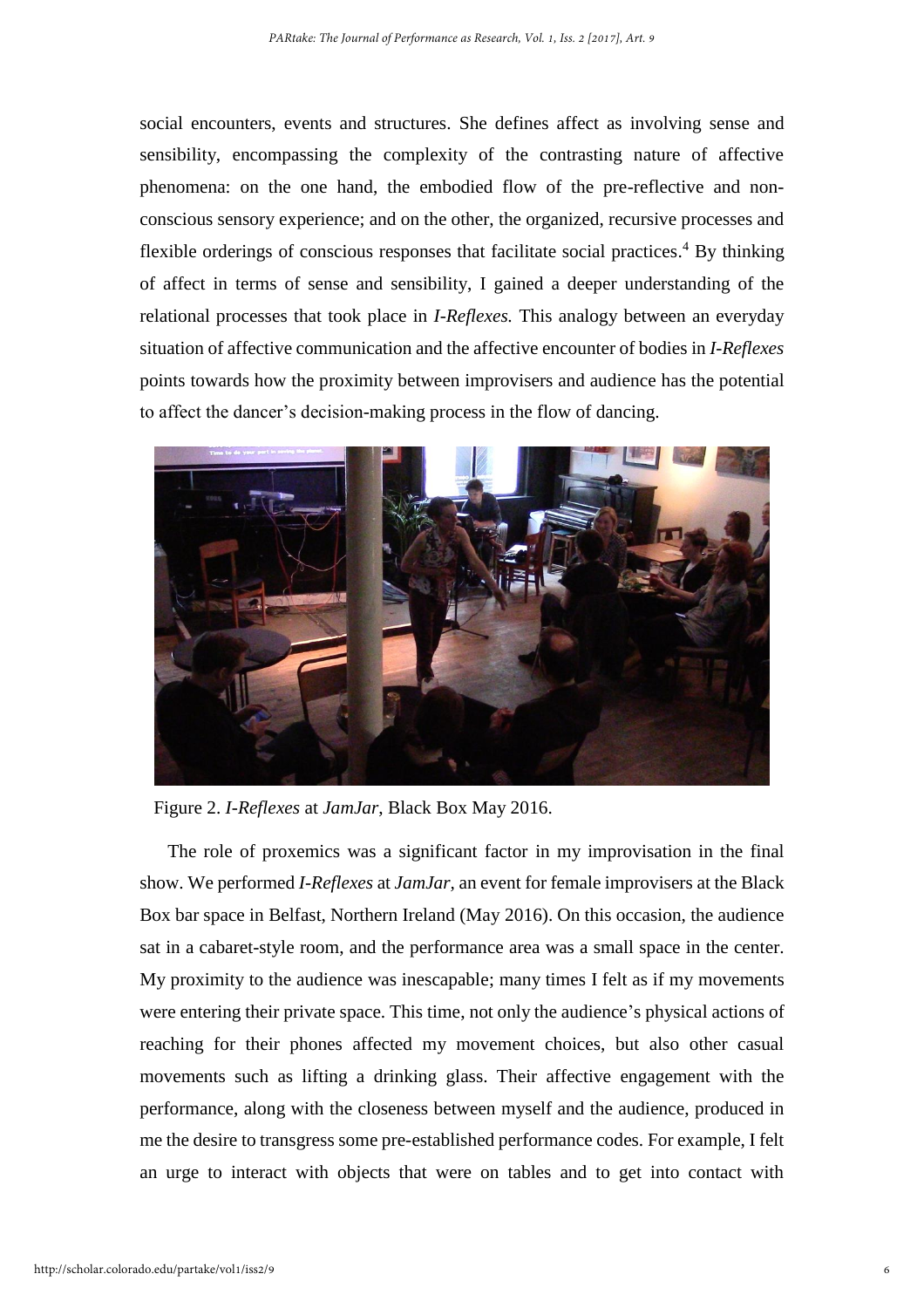participants as if they also were performers. In contrast to the first performance, this time it wasn't so much the audience's gestures that influenced my dance improvisation but the venue–being in a bar pushed my desired for movement out of the arbitrary delimited performance area. Perhaps because the performance area was loosely defined around a space between a wooden platform and bar tables, my perceptual boundary was also extended to involve objects and situations outside of my dancing body and its immediately surrounding area. In this performance, I felt that the intersubjective negotiation of energies and gestures was more evident to the audience, as they could easily trace my engagement with their actions as I moved closer, or away, from certain audience members.

Different ringtones were also elements influencing my perception of the audience. In the performance in R-Space, ringtones ranged from the popular I-Phone distinctive tune to a duck's quack—I linked this to the wide age range in the audience, including young children to older adults, which was unique to this particular show. There were some funny moments when the sound of a quack went off and I made a forward and back wobbling movement with my head. I took the loud laugh of the audience as a sign that they were attentively following the relationship between the soundscape and the movement. When receiving the final text message that closed the performance, the audience burst into a collective laugh—such responses did not occur in any of the other four shows. According to Wetherell, understanding any particular instance of circulation of affect involves "understanding a raft of processes." By this, she refers to processes such as "intersubjective negotiations"—this being the most relevant to my analysis, <sup>5</sup>—as I wasn't taking the audience's feeling of amusement and re-enacting their laugh, for example, but instead I found that their feeling heightened my attention towards the action or movement that had initially caused their surprise. I came to think that the circulation of affect was between the audience, myself as a dancer and the performance. Wetherell suggests that in this instance of affective circulations within social practices, affect becomes 'supra-personal' or "transpersonal."<sup>6</sup> From this view, the performative event may be considered as the supra-personal body that contains the affective experiences of all in the room.

In the field of dance studies, this focus on the relational dynamics in dance improvisation is shared by dance scholar and improviser Susan Leigh Foster, who describes the sensing and meaning making process that defines dance improvisation practice in this way:

7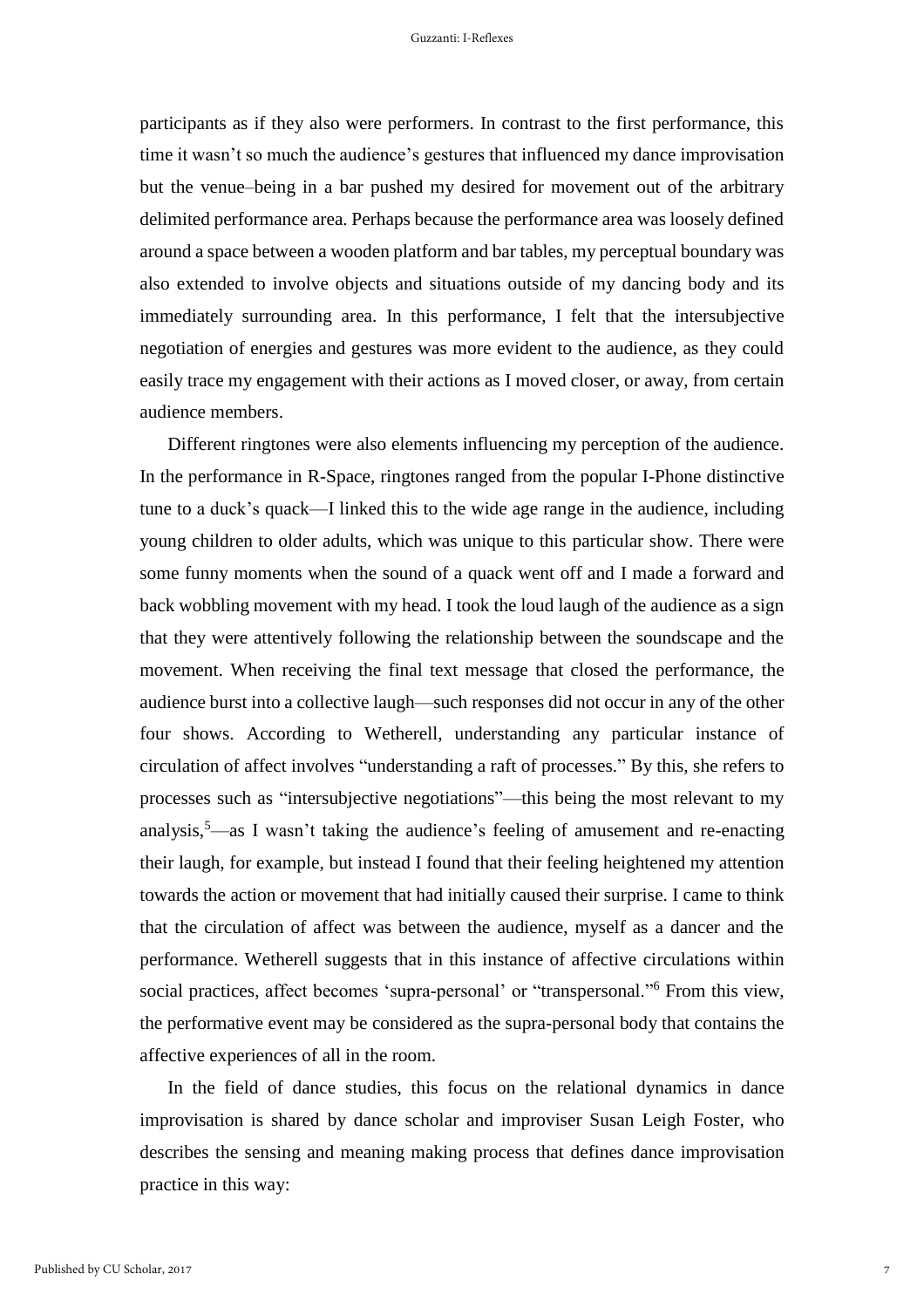This body, instigatory as well as responsive, grounds the development of consciousness as a hyperawareness of relationalities. Each next moment of improvising, full of possible positionings, develops its choreographic significance as all participants' actions work to bring the performance into proper proportion or relation.<sup>7</sup>

Building upon the notion of circulation of affect proposed by Wetherell, this idea of "hyperawareness of relationalities" points to the prominence of intersubjective negotiations in dance improvisation practice. Foster's description of the practice highlights the relational counterbalance between both leading and responding to stimuli during the improvisational event. Her account appreciates that in group improvisation, every dancer has the capacity to affect the others, creating balance in relations within the performance. Foster points to the proportion of such relations brought by the aggregation of factors in the improvisational experience, for example she talks about power circulating through collective action in dance improvisation. <sup>8</sup> Foster's description of dance improvisation suggests a play of forces inside the performance situation. Extending this perspective to the context of interactive participation in dance improvisation performance suggests a counterbalance of affective forces that move within the performance event, pulsating between performers and audience, advancing and retrieving between bodies.

Foster offers an interesting view of how this relationship between bodies is negotiated in the dance improvisation event—she proposes that in improvisation "power can only keep on the move, running as fast as it can to partner, to empower performers, never overcoming them."<sup>9</sup> I take the concept of power as referring to the affective potential available in bodies, our capacity to affect and be affected by others. This idea of power as being on the move resembles the notion of the "supra-personal" nature of affective phenomena developed by Wetherell. Building upon Foster's and Wetherell's arguments, the relationship between bodies in improvisation performance can be thought of as an affective encounter, where affective forces can influence each other through the experience of movement and the perception of that movement in others. Both perspectives point towards the dynamic relationship between perceptive and affective process involved in social interactions. In addition, I suggest that considering the improvisational event as an affective encounter can be explained in terms of the supra-personal nature of affect proposed by Wetherell.

Foster also offers a reflection on the effect that watching improvised dance performance has on the audience: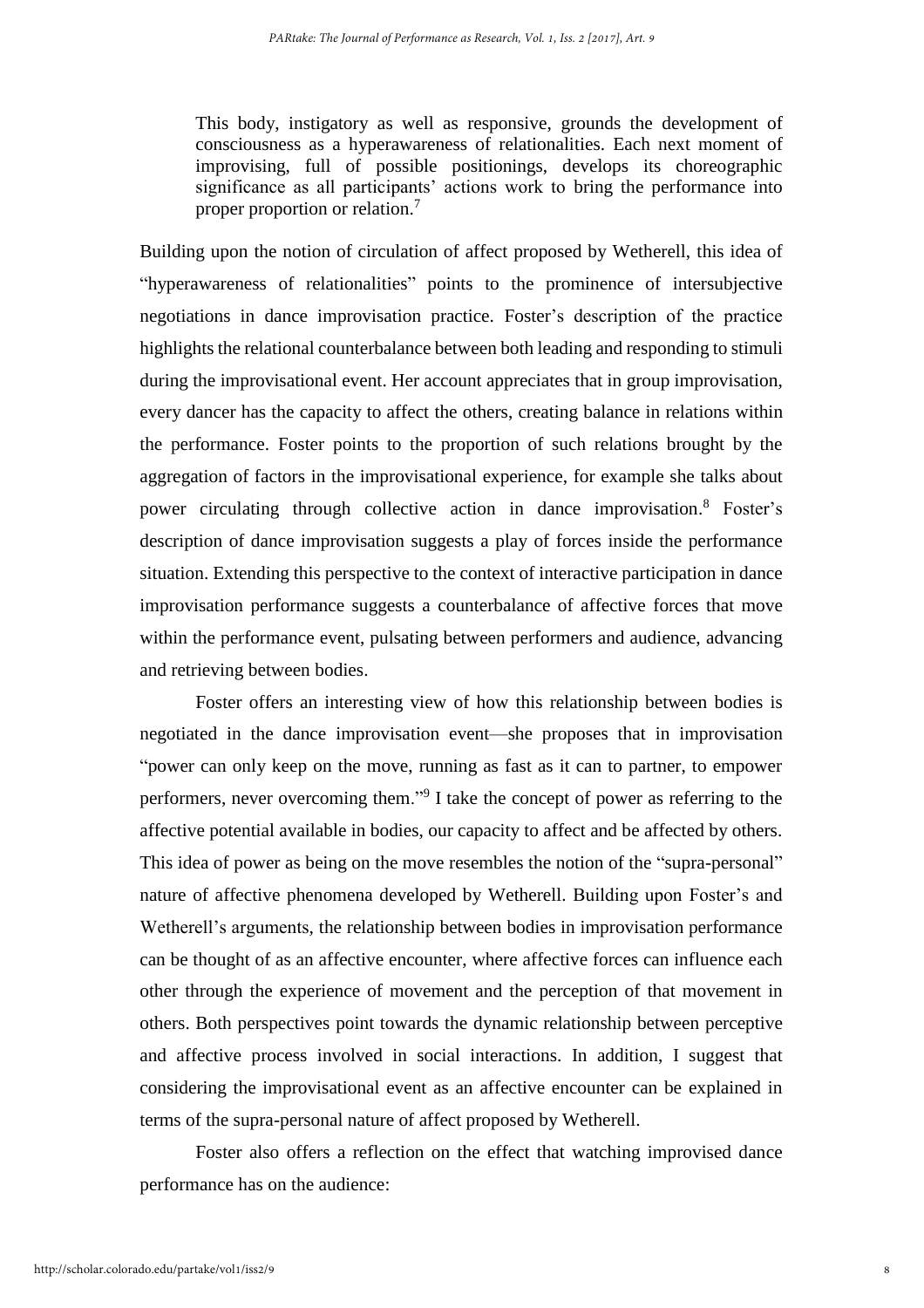Improvisation empowers those who witness it as well as those who perform it. Watching improvisation, consciousness expands out of a passive reception of an event and towards active engagement in the actual making of the event. Viewers participate along with the performers in the open field of possible choices and the performers' construction and selection of those choices through which meaning is determined.<sup>10</sup>

She proposes that the viewer of dance improvisation is a co-maker, a concept that extends the agency of the dance to those in the audience. According to this view, the dance improviser is not a sole maker but she is joined by her audience in the creation of the dance. Moreover, this perspective of the practice also points towards the negotiation of affect between dancers and audience. This understanding of watching dance improvisation highlights the fact that being an audience member requires perceptual engagement, such as active seeing and listening; the viewer is already an active participant in its role of audience member. In *I-Reflexes,* incorporating a set task for the audience to enact aggregated an element that bridged different modes of doing in the performance situation. Through their actions and bodily gestures, the audience's affective engagement with the performance was exposed. In addition, because of the proximity between bodies, the audience's presence was heightened, which empowered their capacity to affect other bodies during the performance event.

Through this discussion, I have explored an improviser's perspective on some aspects of the experience of dance improvisation and audience participation in performance. Furthermore, this discussion highlights the effectiveness of the notion of affective encounter proposed by Wetherell as a useful concept to analyse the relationship between improvisers and audience members. Wetherell's framework for the study of affect within social practices offered me a critical framework for considering how the audience's gestures and actions in *I-Reflexes* influenced my own choices of movement and form. The relationship between affect and perception emerged as a deeply interconnected process requiring conjoined consideration. In order to explore the bodily communication experienced in *I-Reflexes,* I will now examine the concept of kinesthetic empathy in the context of dance improvisation performance, in order to explore the affective negotiation of meaning by means of corporeal communication. I will discuss the affective implications of kinesthetic empathy, with the purpose of establishing what these two concepts have to offer for examining the fluid affective space between bodies in improvisation in performance.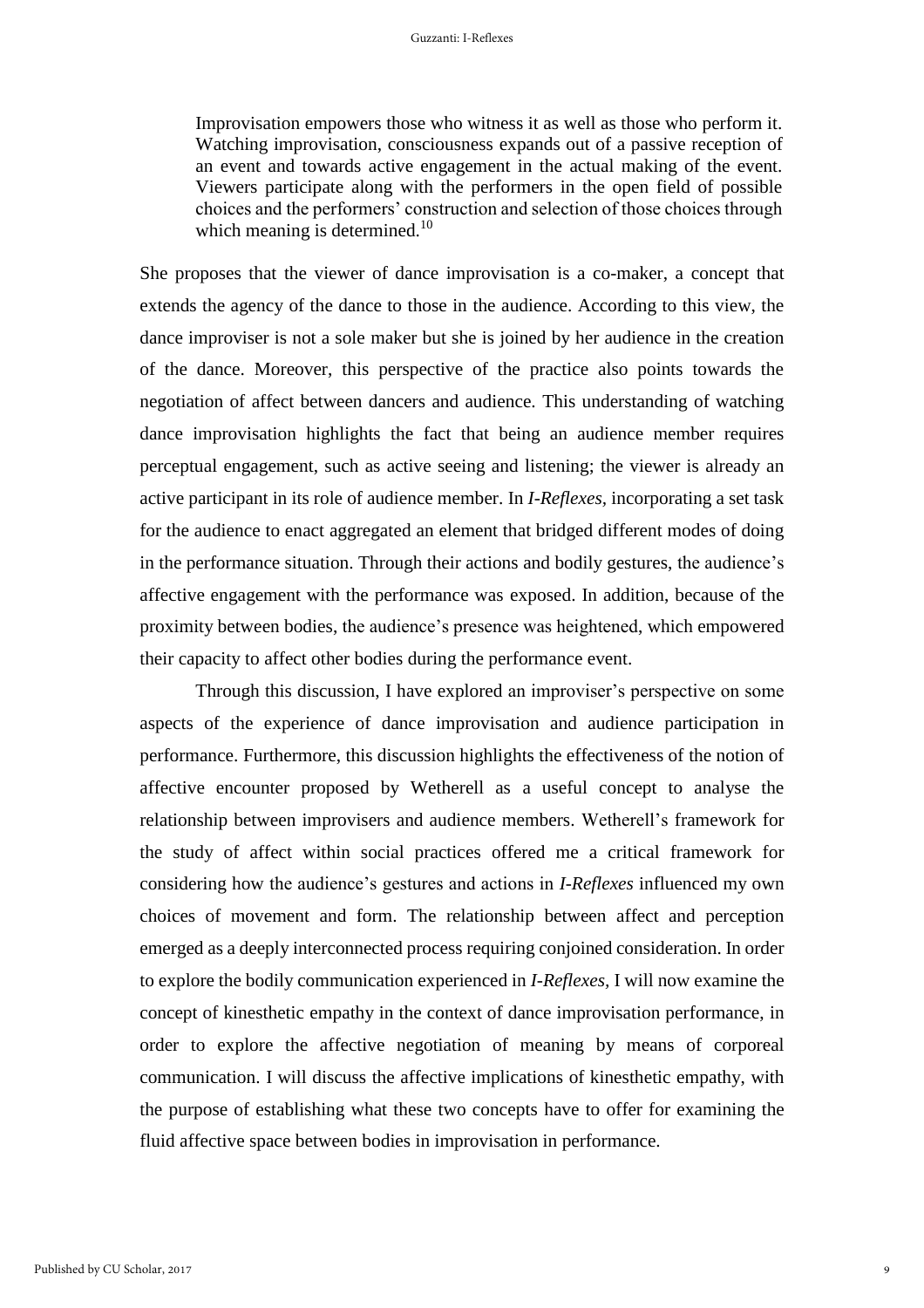## **The Affective Implications of Kinesthetic Empathy in Dance Improvisation**

The concept of kinesthetic empathy has a long been explored in dance scholarship, starting from the work of John Martin<sup>11</sup> who proposed the notion of "inner mimicry" or "kinesthetic sympathy" to refer to the motor experience and traces left on those watching the dance. Recent work by Susan Leigh Foster<sup>12</sup> and Elizabeth Dempster<sup>13</sup> on kinesthetic empathy provide new critical approaches to understand the nuances of the experience of watching dance. Broadly defined, kinesthetic empathy refers to the ability to sense the corporeality of other bodies and empathize with their bodily experience. In other words, it is not simply about registering movement, but it is about recognizing our own physical experience, in the experience of another. It is difficult to think how this relational experience between bodies—this responsiveness to the experience of moving bodies—can be detached from its affective implications. As suggested by Wetherell, sense, sensibility and meaning-making are all encompassed processes within the experience of living in a social world. Considering the affective implications of kinesthetic empathy highlights the fact that watching other bodies in movement has the capacity to produce changes in ourselves; generating new ways of sensing and experiencing, while also suggesting new meanings to our bodily experiences.

Research on affect and kinesthetic empathy has resurged as part of a paradigmatic shift towards embodied cognition research—across the sciences, arts and humanities. Although these two above-mentioned concepts are different and carry their own individual conceptual frameworks, they are related in terms of the sensing body and its capacity to impact others. Dance researchers are especially aware of the affective implications of the experience of kinesthetic empathy. Cultural scholars Dee Reynolds and Matthew Reason suggest that kinesthetic empathy is a significant intra-disciplinary concept that contributes to the study of the effects of human communication, especially through bodily expressions. <sup>14</sup> Studies on kinesthetic empathy, however, tend to focus on the experience of the audience watching dance. Wetherell, in contrast, approaches the relationship between bodies using critical discourse analysis. Her embodied, meaning-making model focuses on the fluid exchange of affect in the flow of social life, producing rich and texturized analysis. She studies the embodied negotiation of meaning in situated practices from a broad understanding of discourse analysis which includes bodily gestures, utterances and all sort of affective expressions.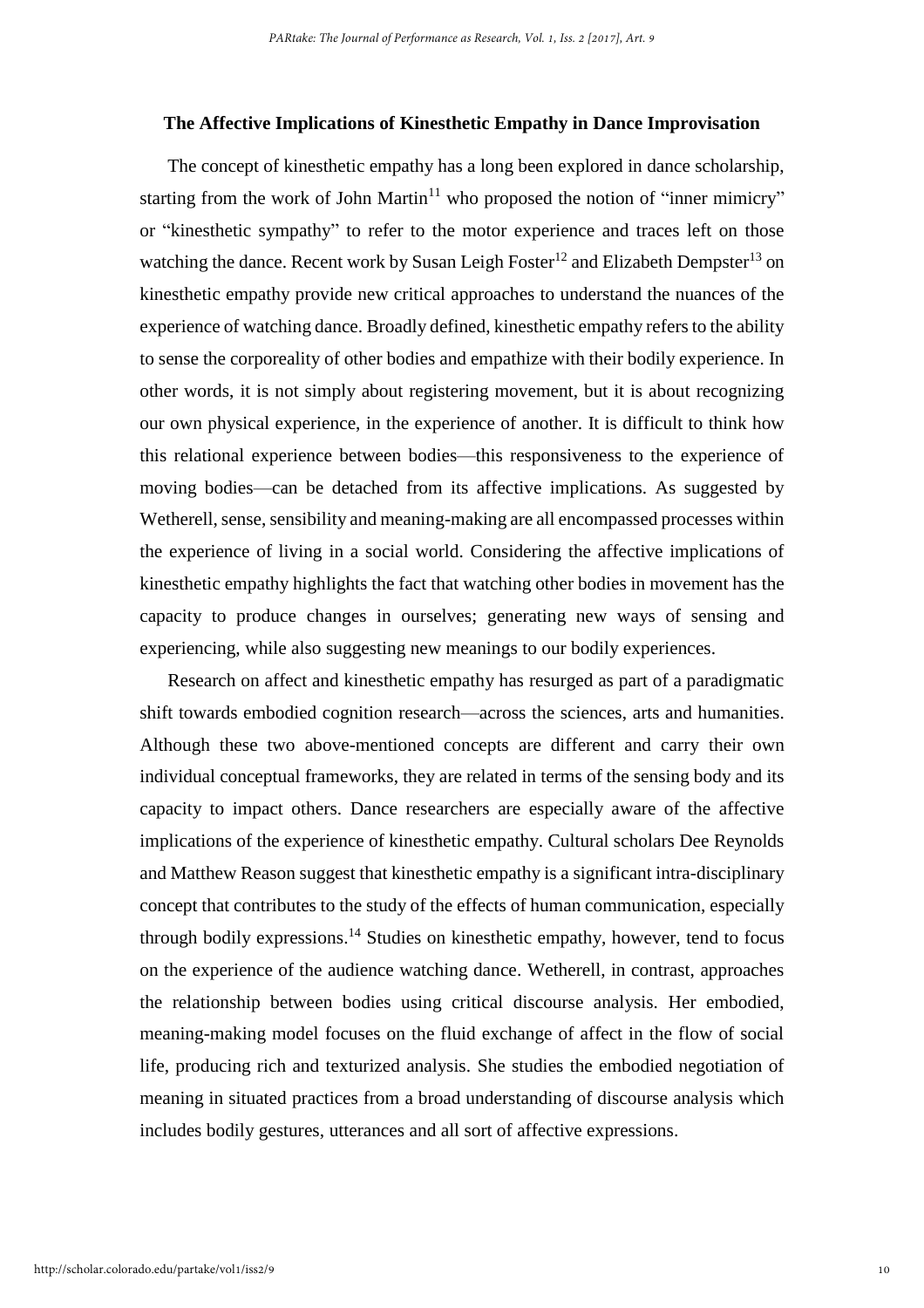In *I-Reflexes,* the idea of introducing audience participation using their mobile phones was intended to enhance the empathetic relation between the dancer (myself) and the audience. The audience's phone numbers were collected at the start of the performance and one of the musicians texted specific instructions to audience members at an agreed-moment in the piece. Instructions included: 1) ring this number xxx; and 2) play your ring tone three times.



Figure 3. *I-Reflexes*, Brunel University, London April 2016.

At the International Meta-Body Symposium at Brunel University (London) in April 2016, we performed *I-Reflexes* over three consecutive nights (see video reference) for an audience of artists, scholars, and members of the public. At Brunel, the performance area was a large studio space. On this occasion, we made use of stage light, and the seating area was in the form of a thrust stage. During the first performance night, the Ethernet connection was lost, causing the musicians to get disconnected from the audience's mobile phones. Instead, the musicians emulated the audience's interaction by means of playing ringtones from their sound libraries. While I was not aware of this technical failure, in my dancing I noticed the lack of movement and physical interaction in the audience. This made me feel they were not engaged in the performance, and my responses to the soundscape became more automatic, falling into movement patterns that I recognized from the rehearsal process. This technical problem highlighted how important it was for me that the audience engaged physically with the piece. It was my perception and interpretation of the audience's gestures and actions that stimulated my attention in the earlier show and this was missing this time around.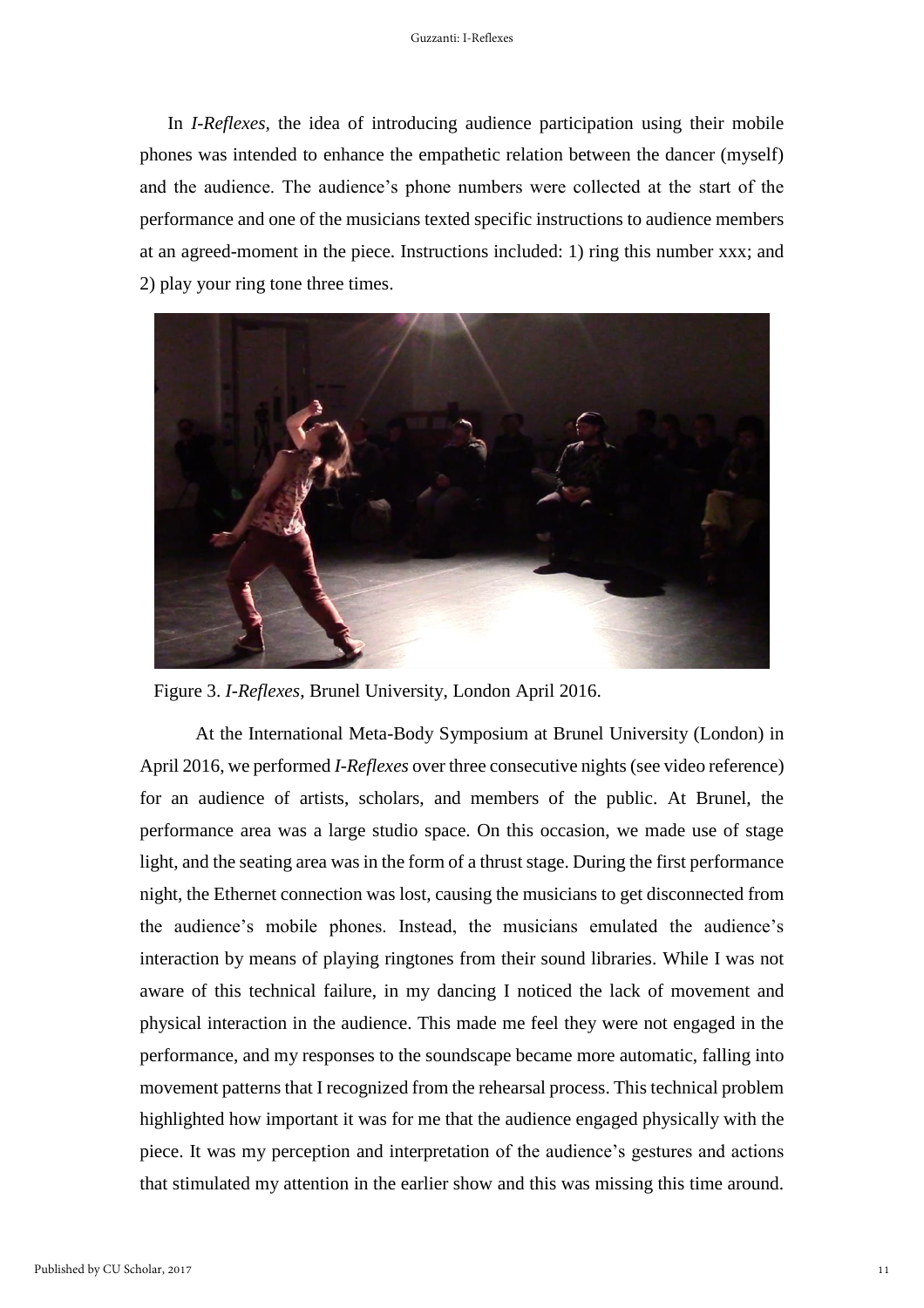This made me consider how the relationship between myself as dance improviser, the audience and the performance were altered because of the lack of audience's bodily engagement. In this performance, I not only became disconnected from the sounds they created, but from their corporeal engagement with the performance; this, in turn, interrupted my experience of kinesthetic empathy with the audience. This unexpected error appeared as a fundamental moment in which the intimately interrelated nature of affect and kinesthetic empathy was revealed to me.



Figure 4. I-Reflexes, Brunel University, London, April 2016.

A second event supports my argument for the benefits of investigating dance improvisation from the perspective of the affective implications of kinesthetic empathy. During the last night of performance at Brunel, we introduced a new element which transformed my dance improvisation experience. During the third night of *I-Reflexes* at Brunel*,* we had incorporated the use of a mobile phone application called *Sonolope*. This application enables the holder of a mobile device "to generate three-dimensional sound-scapes as you move around."<sup>15</sup> Towards the end of this show, I wore an Apple Watch that played the sound of a violin, and musician Martin Devek improvised with me, using an acoustic piano. As I moved my left arm, a violin "played." This body and piano improvisation section offered a new experiment in which to explore the relationship between auditory stimuli and decision-making in dance improvisation.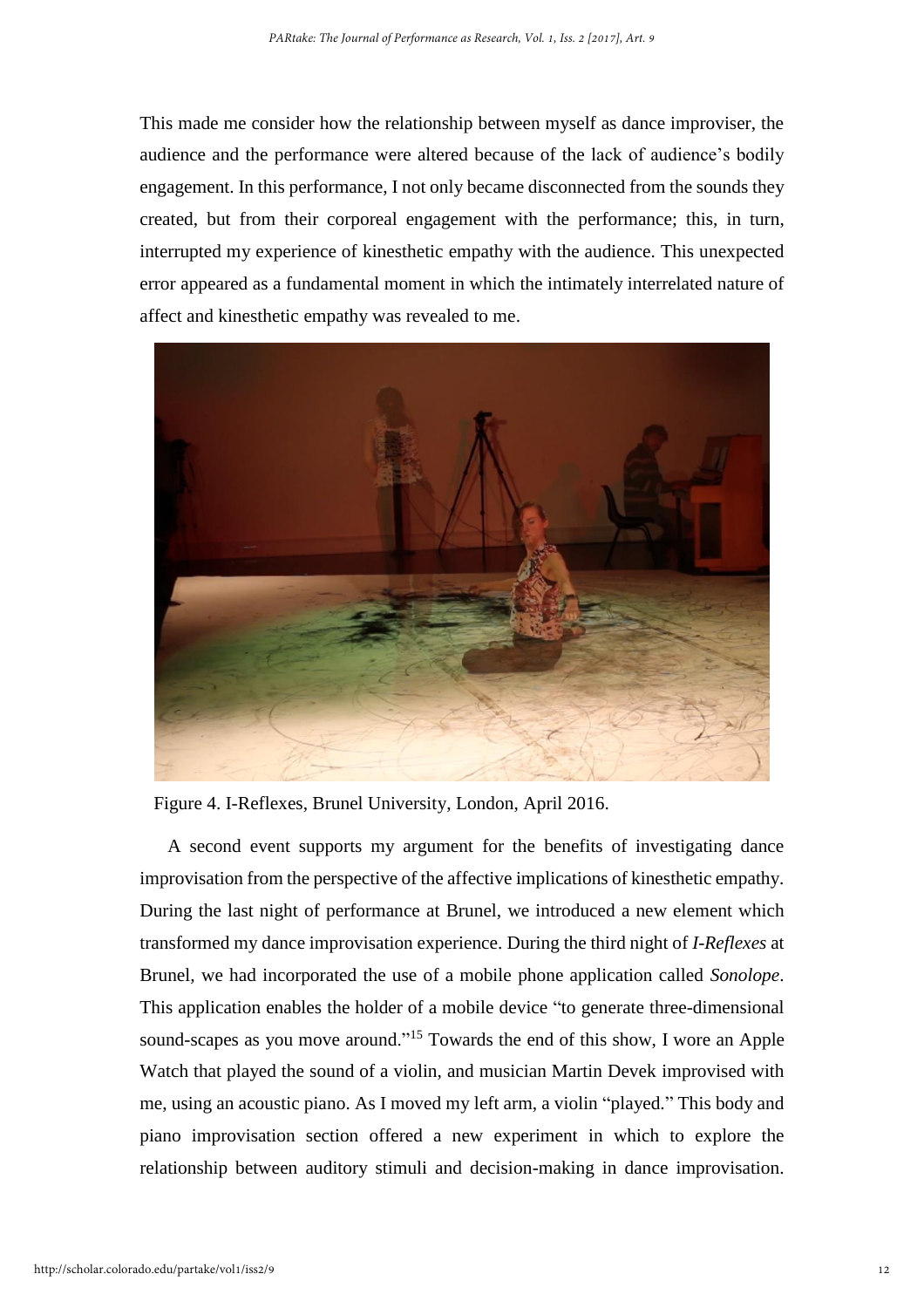While movement and sound were mutually responsive, in the original set-up of the piece this new iteration created a physical *disengagement* with the audience. I was now making movement choices based upon musical perception and choreographic form, while at the same time I was disconnected from the audience's affective response. I lost my experience of kinesthetic empathy with the audience and I felt I was dance improvising in a customary fashion.

Thinking in terms of the affective implications of kinesthetic empathy helped me identify in what ways audience interaction influenced my decision-making in *I-Reflexes*. Building on the theoretical discussion, in this next section I reflect upon my experience as improviser of *I-Reflexes*, offering the development of my ideas as the intersection between performance and reflective practice.

#### **Reflections on** *I-Reflexes*

All five shows were performed under extremely different conditions; this offered me a multiplicity of experiences from which to reflect on my research question. My experiments in *I-Reflexes* were designed to explore possible factors influencing decision-making in dance improvisation. I drew from Merleau-Ponty's understanding of reflex behavior as an active response of turning towards a stimulus, and this motivated me to interrogate my performance practice by asking: what am I turning towards, when improvising in the context of a live interactive soundscape of ringtones? The process of performing in five different situations helped develop this inquiry. Unexpected failures turned into opportunities for examining the interplay of relations in each specific performance situation, and it soon became evident I was turning towards the audience's embodied presence. The qualities of their bodily gestures informed my movement response more than anything else in the room. This observation led me to investigate the notion of affect and the circulation of affect between bodies. The idea of "pulses of energetic relations" as proposed by Margaret Wetherell became useful for analyzing my experience of physical engagement and proximity to bodies in performance. While I hold a wide multisensory awareness to all the stimuli in the performative environment—and especially to ringtones—my attention was pulled towards *people*. Wetherell proposes a useful model for the study of affect that can contribute to advance understandings of the circulation of affect in dance improvisation practice and performance. In *I-Reflexes* the relational dynamic between bodies involved interaction between perceptual awareness and the affective forces of bodies in a space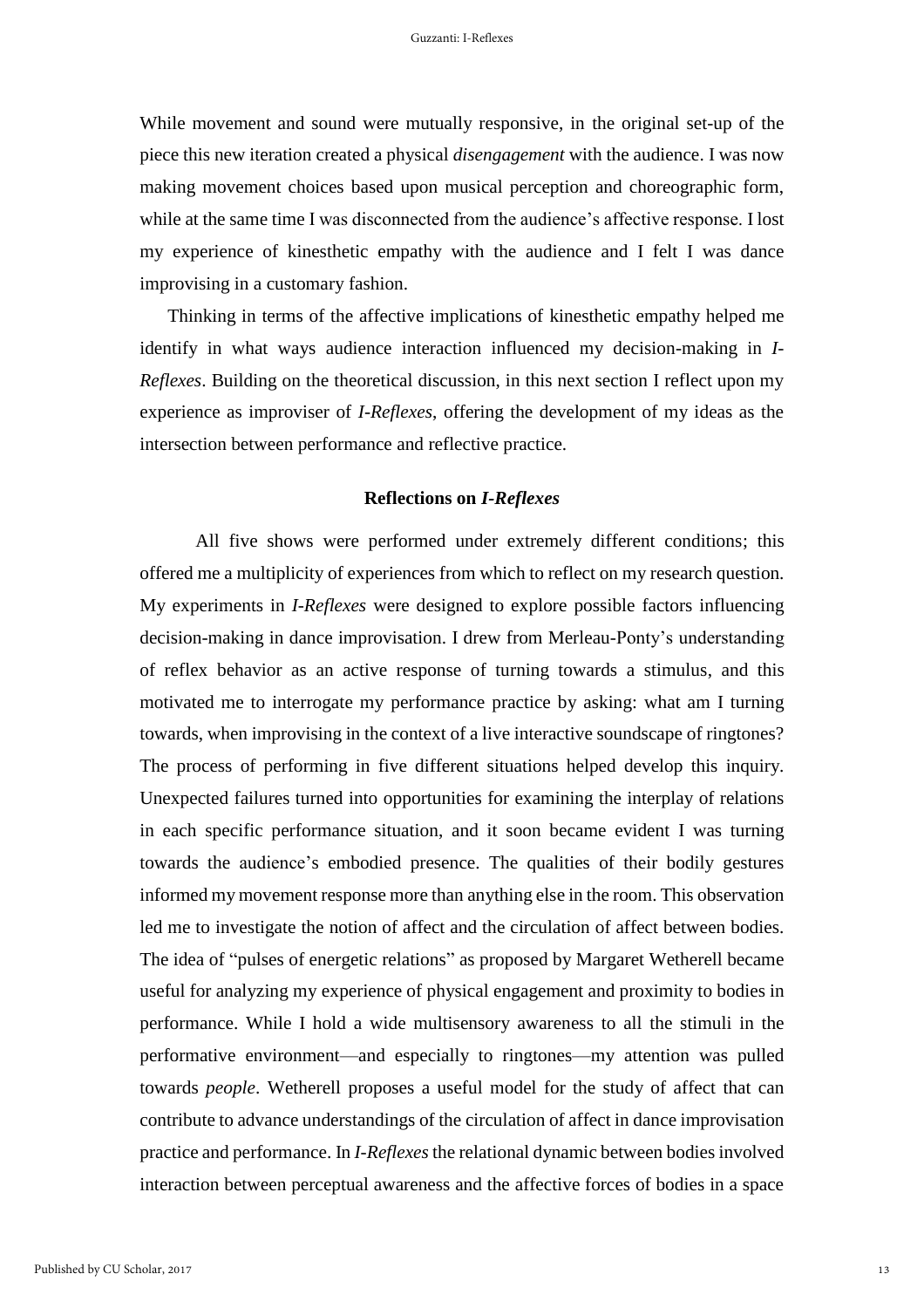of proximity. This brought me to the conclusion that perception brings the world into the body, while affect sends the body out into the world.

The space created in *I-Reflexes* involved interaction between moving bodies in a performance situation (dancer, musicians and audience) mediated through the sounds of mobile devices. Altogether, this had the effect of heightening the audience's perceptual awareness, turning their attention towards the relationship between performers' movements and sounds, as well as towards their own corporeal engagement with the performance. At the end of the final show, an audience member commented: "I realized that I don't decide at all when I want to answer a call, I simply pick up my phone and start reading a text and texting back. It's only when I notice I'm annoyed, or worried by the message that I think I shouldn't have answered."<sup>16</sup> This comment suggests that the interactive participation in the improvisational performance amplified her kinesthetic empathy towards her own physical experience of responding to phone calls.

### **Conclusion**

One of the major discoveries that emerge from this performance research is that interactive participation creates a closer affective encounter between performers and the audience, connecting them in a stimulating way. Within this affective encounter of forces, bodies have the capacity to influence each other in ways that can affect their interaction, informing the dance in real time. Moreover, the idea of the supra-personal nature of affect in social practices proposed by Wetherell suggests that the affective encounter in dance improvisation performance is between performers, the audience and a supra-body that is the performance. The idea of affect as "pulses of energetic relation"<sup>17</sup> proposed by Margaret Wetherell also provides a key concept to explore how these affective encounters manifested in the performance event. This pointed me to pay attention to bodily gestures, the speed of action and the sense of rhythm created by the interactive participation. In addition, proxemics between performers and audience appeared as a significant factor, influencing decision-making in dance improvisation. The use of mobile devices and ringtones as a means for interaction had the effect of heightening the audience's perceptual awareness of the relation between performers' movements and sound, as well as deepening their own sensorial engagement with the performance—thus, the physical and perceptual interaction amplified the experience of kinesthetic empathy for both performers and participants. From this dynamic process